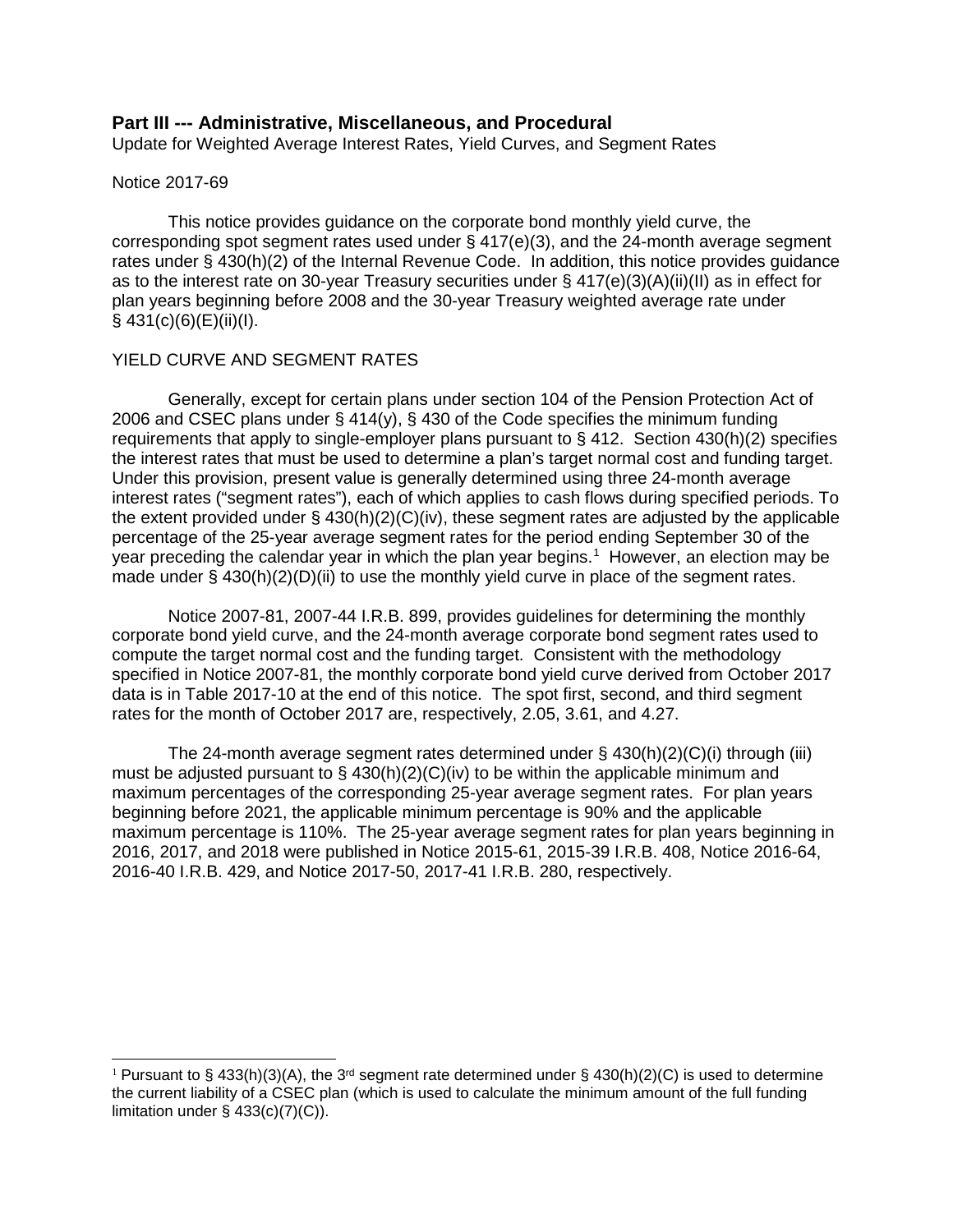## 24-MONTH AVERAGE CORPORATE BOND SEGMENT RATES

The three 24-month average corporate bond segment rates applicable for November 2017 without adjustment for the 25-year average segment rate limits are as follows:

| 24-Month Average Segment Rates Without 25-year Average Adjustment |                      |                       |                      |  |  |  |  |  |
|-------------------------------------------------------------------|----------------------|-----------------------|----------------------|--|--|--|--|--|
| <b>Applicable Month</b>                                           | <b>First Segment</b> | <b>Second Segment</b> | <b>Third Segment</b> |  |  |  |  |  |
| November 2017                                                     | 177                  | 3.73                  | 4.60                 |  |  |  |  |  |

Based on § 430(h)(2)(C)(iv), the 24-month averages applicable for November 2017, adjusted to be within the applicable minimum and maximum percentages of the corresponding 25-year average segment rates, are as follows:

| <b>Adjusted 24-Month Average Segment Rates</b> |                         |                                |                          |                                |  |  |  |  |
|------------------------------------------------|-------------------------|--------------------------------|--------------------------|--------------------------------|--|--|--|--|
| <b>For Plan Years</b><br><b>Beginning In</b>   | <b>Applicable Month</b> | <b>First</b><br><b>Segment</b> | Second<br><b>Segment</b> | <b>Third</b><br><b>Segment</b> |  |  |  |  |
| 2016                                           | November 2017           | 4.43                           | 5.91                     | 6.65                           |  |  |  |  |
| 2017                                           | November 2017           | 4.16                           | 5.72                     | 6.48                           |  |  |  |  |
| 2018                                           | November 2017           | 3.92                           | 5.52                     | 6.29                           |  |  |  |  |

## 30-YEAR TREASURY SECURITIES INTEREST RATES

Generally for plan years beginning after 2007, § 431 specifies the minimum funding requirements that apply to multiemployer plans pursuant to  $\S$  412. Section 431(c)(6)(B) specifies a minimum amount for the full-funding limitation described in § 431(c)(6)(A), based on the plan's current liability. Section  $431(c)(6)(E)(ii)(I)$  provides that the interest rate used to calculate current liability for this purpose must be no more than 5 percent above and no more than 10 percent below the weighted average of the rates of interest on 30-year Treasury securities during the four-year period ending on the last day before the beginning of the plan year. Notice 88-73, 1988-2 C.B. 383, provides guidelines for determining the weighted average interest rate. The rate of interest on 30-year Treasury securities for October 2017 is 2.88 percent. The Service determined this rate as the average of the daily determinations of yield on the 30-year Treasury bond maturing in August 2047. For plan years beginning in November 2017, the weighted average of the rates of interest on 30-year Treasury securities and the permissible range of rates used to calculate current liability are as follows:

| <b>Treasury Weighted Average Rates</b>       |                                                    |                                         |  |  |  |  |  |  |
|----------------------------------------------|----------------------------------------------------|-----------------------------------------|--|--|--|--|--|--|
| <b>For Plan Years</b><br><b>Beginning In</b> | <b>30-Year Treasury</b><br><b>Weighted Average</b> | <b>Permissible Range</b><br>90% to 105% |  |  |  |  |  |  |
| November 2017                                | 2.87                                               | 2.58 to 3.01                            |  |  |  |  |  |  |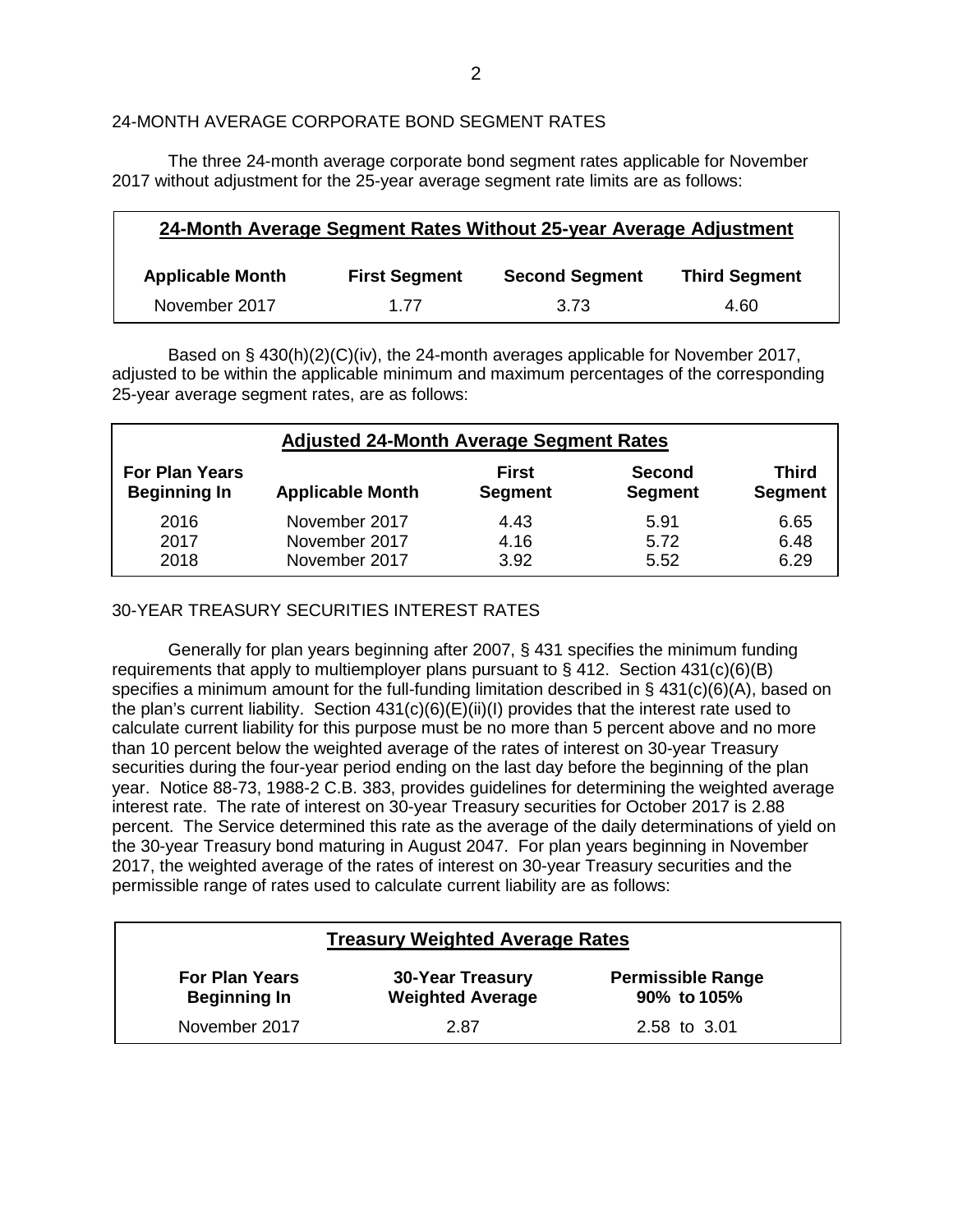## MINIMUM PRESENT VALUE SEGMENT RATES

In general, the applicable interest rates under  $\S$  417(e)(3)(D) are segment rates computed without regard to a 24-month average. Notice 2007-81 provides guidelines for determining the minimum present value segment rates. Pursuant to that notice, the minimum present value segment rates determined for October 2017 are as follows:

| <b>Minimum Present Value Segment Rates</b> |                      |                       |                      |  |  |  |  |  |
|--------------------------------------------|----------------------|-----------------------|----------------------|--|--|--|--|--|
| Month                                      | <b>First Segment</b> | <b>Second Segment</b> | <b>Third Segment</b> |  |  |  |  |  |
| October 2017                               | 2.05                 | 3.61                  | 4.27                 |  |  |  |  |  |

#### DRAFTING INFORMATION

The principal author of this notice is Tom Morgan of the Office of the Associate Chief Counsel (Tax Exempt and Government Entities). However, other personnel from the IRS participated in the development of this guidance. For further information regarding this notice, contact Mr. Morgan at 202-317-6700 or Tony Montanaro at 202-317-8698 (not toll-free calls).